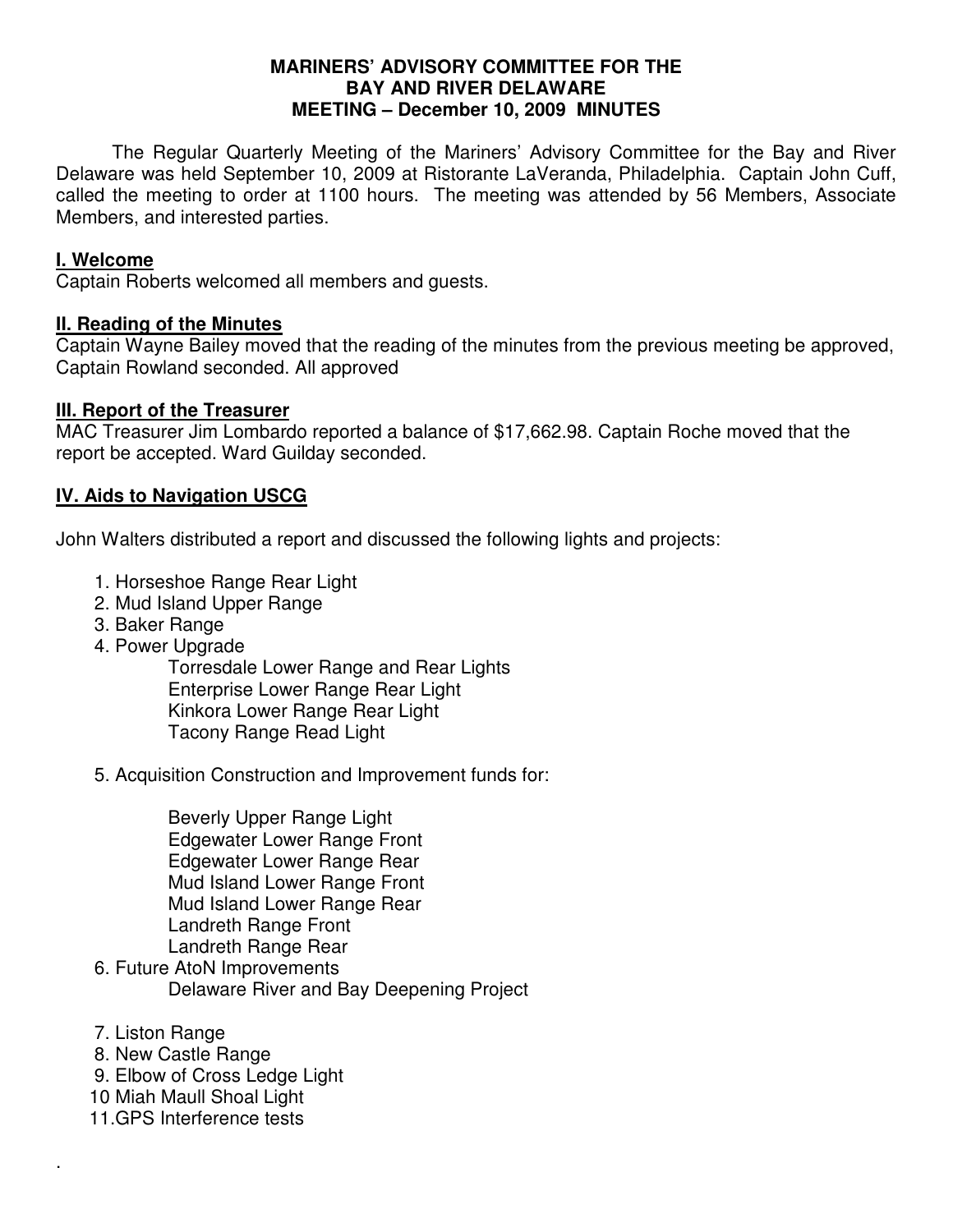# **V. NOAA**

Darren Wright reported on the PORTS project and noted the following: the current meter at Reedy Point is problematic to keep operational and is very expensive to repair and we are looking at some alternatives to another location. We also have a wind sensor in Philadelphia. Due to its location, winds are blocked and it's not providing accurate information and we are seeking to relocate the sensor. As for Ship John Shoal, the USCG has refurbished the pier that and the sensor has been reinstalled.

Howard Danley reported on the color distribution and the posted charts as it relates to depths, obstructions. Captain Roberts and Howard Danley are seeking reviews and comments from the MAC.

Mr. Danley also noted a conversation with Captain Bailey on the S 57 charts as it relates to center line and range line discrepancies and light positioning. They are going to consult with the charting people and relate to them what mariners see vs. what is on these charts.

## **VI. Marine Safety Office USCG- Captain of the Port**

Ben Cooper, Chief or Response was introduced.

Based upon the recent Ice Conference, that there is more ice expected this year than last and encourages mariners to report any ice.

The William Tate will be back here as of December  $17<sup>th</sup>$ .

All the usual buoys will be replaced and the others on an as needed basis.

#### **VII. Army Corps of Engineers (ACOE)**

Tim Rooney new project manager for the Philly to Sea. Copies of his report have been distributed and covers the following topics:

Delaware River : Philadelphia to Trenton Delaware River: Philadelphia to Sea & Main Channel Deepening Dredge McFarland Schuylkill River Wilmington Harbor Chesapeake & Delaware Canal Mispillion River New Jersey Intercoastals Waterway, Cape May harbor and Oyster Creek Indian River Inlet and Bay, DE Naval Business Center, Pier E East Berth

It was also reported that dredging is to begin in Marcus Hook Anchorage next week restricting anchoring opportunities to allow for one ship at a time until the work is completed.

#### **VIII. Old Business**